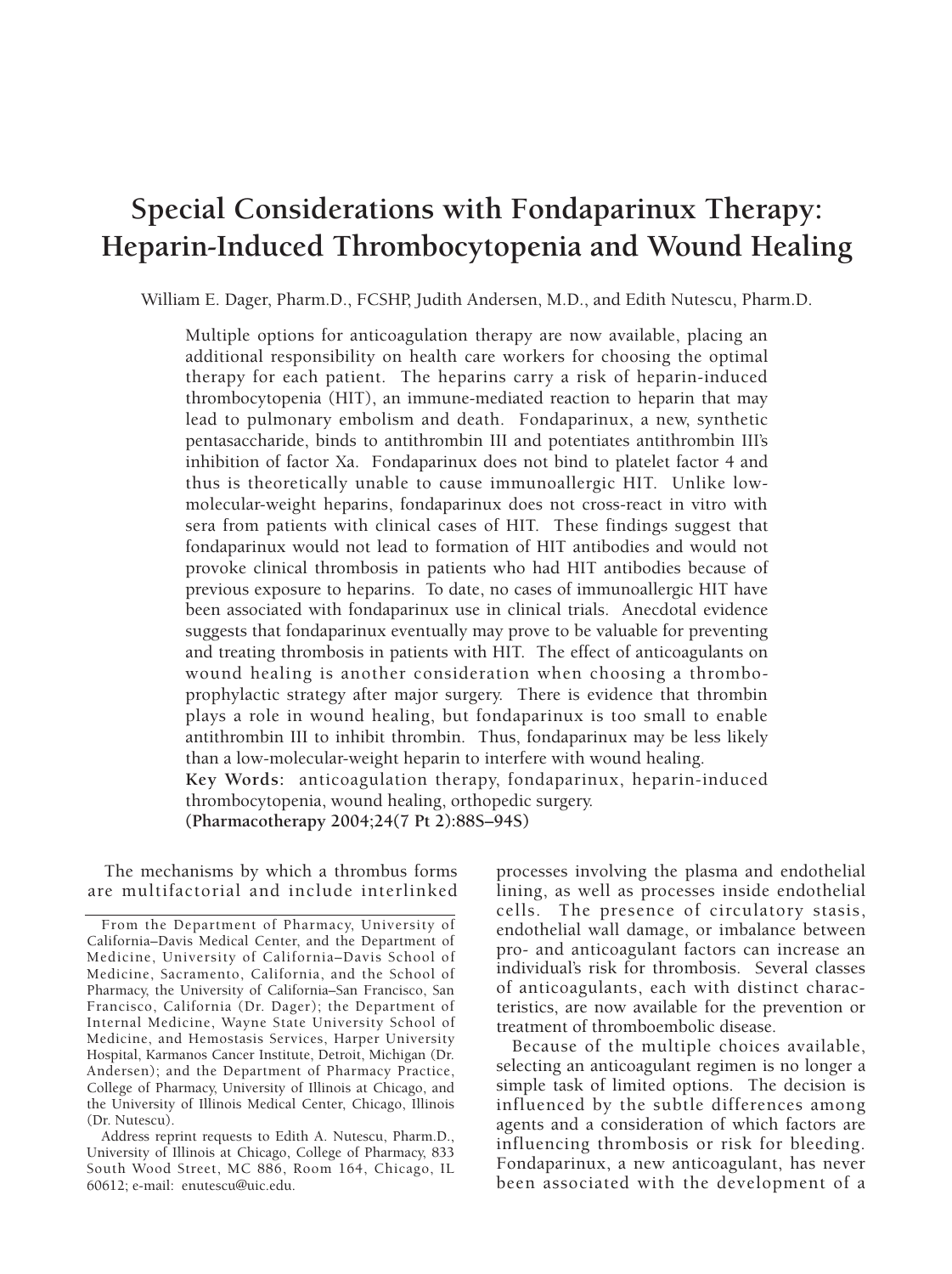syndrome reminiscent of type 2 (immunemediated) heparin-induced thrombocytopenia (HIT) and eventually may prove to be useful in preventing or treating thrombosis in patients with that condition. In addition, fondaparinux may be less likely than heparins to interfere with wound healing.

## **Heparin-Induced Thrombocytopenia**

Shortly after what is now called unfractionated heparin (UFH) came into widespread use (in the 1950s), a few cases of arterial thromboembolism in patients who had been treated with heparin were reported. $<sup>1</sup>$  The clots in these cases were soft</sup> and pale and consisted largely of fibrin and platelets—hence, the name "white clot syndrome." Because the clots tended to develop a week or 2 after the start of heparin therapy, an immunemediated cause was suspected.

After measurement of platelet counts became routine (in the 1970s), cases of thrombocytopenia were noticed among patients treated with heparins. Two basic patterns were observed.<sup>2</sup> Some of the patients had mild thrombocytopenia that occurred within the first 4 days of heparin therapy (too early to represent an antibody response to a novel antigen) but rarely caused clinical signs or symptoms and tended to resolve even if the heparin therapy was continued. This condition was called HIT type 1. Other patients, however, had thrombocytopenia that arose 5 or more days after the start of heparin therapy (or earlier in patients previously exposed to heparin) and that, paradoxically, was associated with a prothrombotic state. This immune-mediated form was called HIT type 2. In the following discussion, the term HIT will refer to the type 2 (immune-mediated) form. The presence of thrombus in the setting of HIT has been called HIT thrombosis syndrome (HITTS).

# Pathophysiology

Heparin-induced thrombocytopenia arises when a patient's immune system produces antibodies (primarily immunoglobulin [Ig] G) to altered platelet factor 4 (PF4), a protein found in the a granules of platelets. Once exposed to heparin, PF4 undergoes conformational changes, exposing certain cryptic epitopes to which IgG can bind.3 Once antibody binds to PF4, the IgG Fc region can cross-link the platelet FcgIIa receptors, resulting in platelet activation and the release of procoagulant materials (including PF4) from platelet granules.

The platelet aggregation resulting from platelet activation decreases the number of circulating platelets, thus resulting in thrombocytopenia. Nevertheless, the patient is at high risk for thrombosis because of the platelet aggregation and the procoagulant materials released by the activated platelets. Additional PF4 released from  $\alpha$  granules interacts with heparan sulfate strands on the endothelial wall, resulting in changes that allow expression of tissue factor. The binding of altered PF4-IgG complexes to monocytes also leads to further expression of tissue factor, thus promoting thrombus formation.4

The typical onset of HIT is 4–10 days after reexposure to UFH or low-molecular-weight heparin (LMWH), occurring within 100 days of the first exposure to heparin.<sup>5, 6</sup> However, patients with recent exposure may develop rapidonset HIT with reexposure to UFH or LMWH. In such situations, acute systemic reactions such as fever, tachycardia, flushing, headache, chest pain, and cardiac arrest have been observed.<sup>5</sup>

Occasionally, HIT arises several days (mean 9 days, but up to 40 days) after UFH or LMWH therapy is discontinued or persists for several weeks after the therapy is discontinued.<sup>7</sup> These cases of delayed-onset HIT suggest that the HIT antibodies are somehow causing platelet activation, even though heparin is no longer present. One possibility is that the antibodies are reactive against PF4 bound to glycosa-minoglycans on the surface of endothelial cells.<sup>8, 9</sup>

Administration of heparin to a patient with delayed-onset HIT could produce signs that suggest rapid-onset HIT. Consequently, the College of American Pathologists recommends that if thrombosis develops during or soon after heparin therapy, the patient's platelet count should be measured promptly and compared with recent values.<sup>10</sup> A platelet count decrease of 50% or more from baseline may indicate HIT, even if a platelet count nadir greater than 150 x 103 /mm3 remains.10 Even smaller declines in platelet count have been associated with thrombotic events.10

The occurrence of HIT mostly is associated with exposure to UFH but has been reported to occur with LMWH.<sup>11</sup> All heparins are heterogeneous mixtures of glycosaminoglycan polymers from animal tissue. However, the LMWH preparations have a lower molecular weight with a narrower range than that of UFH. The ability of a heparin molecule to bind to PF4 depends on the heparin molecule's chain length and degree of sulfation.<sup>12</sup> Probably because of shorter chain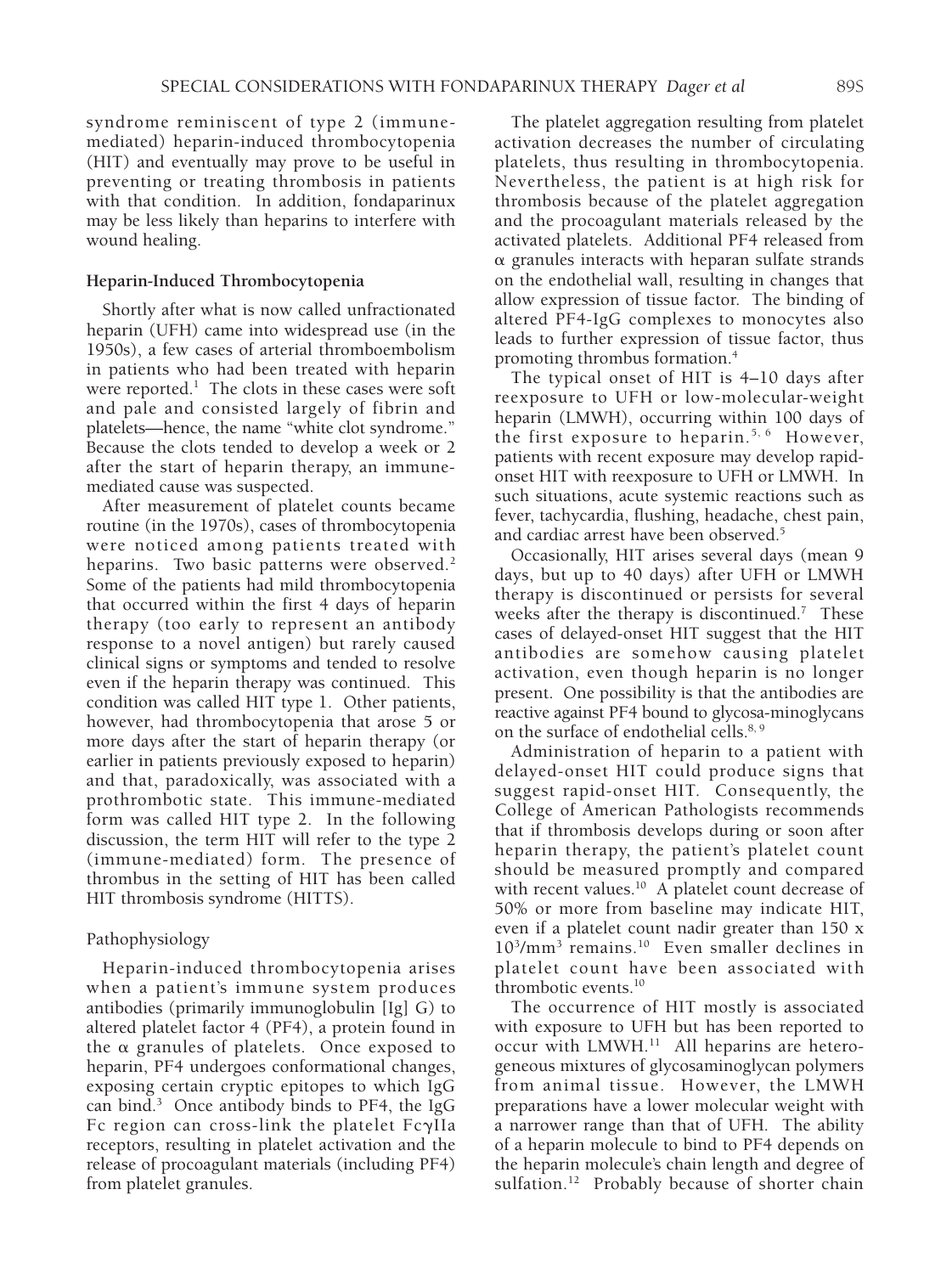length, LMWHs are less likely than UFH to result in HIT.<sup>11, 13</sup> However, the cross-reactivity of LMWH with HIT antibodies resulting from UFH treatment is greater than  $80\%$ .<sup>14</sup> Thus, LMWHs are relatively contraindicated in patients with HIT.

Patients undergoing cardiovascular or orthopedic surgery may be at particularly high risk for HIT and related thrombosis.15–17 In patients undergoing orthopedic surgery, the reported frequency of HIT is 1% and 3% when patients receive UFH for 1 and 2 weeks, respectively.<sup>13</sup> New, progressive, or recurrent thrombosis occurs in roughly one third to one half of the patients with proved HIT, with the highest rates associated with lower platelet counts.8 When left unrecognized and/or untreated, HIT can result in permanent morbidity (including amputation) in 20–30% of cases and a mortality rate of up to 30%.18

## Complications

Although arterial thromboembolic events were historically the first recognized manifestations of HIT, venous thrombotic events (notably proximal deep vein thrombosis and pulmonary embolism) are more frequently observed.<sup>19</sup> Deep vein thrombosis may lead to potentially lethal pulmonary embolism. Possible long-term consequences include a disfiguring and disabling postthrombotic syndrome (which may cause chronic venous ulceration of the lower limb) or pulmonary hypertension. Documented arterial thromboembolic complications of HIT include lower limb arterial thrombosis, thrombotic stroke, myocardial infarction, aortic thrombosis, mesenteric artery thrombosis, renal artery thrombosis, and vascular graft occlusion.<sup>3</sup>

## Diagnosis

Recognition of HIT requires a high index of suspicion. However, even small, easily overlooked exposures to heparin (such as a heparin flush used to clear a catheter) have led to the development of HIT antibodies or have caused or exacerbated thrombosis in patients with antibodies.<sup>8</sup>

The consequences of a missed diagnosis of HIT can be grave. Use of heparin products to treat the thromboembolic complications of unrecognized HIT or failure to provide appropriate alternative anticoagulation in cases of recognized isolated HIT (HIT without evident thrombosis) could make the situation much worse.<sup>20</sup> The diagnosis of HIT should be based on a combination of clinically evident abnormalities (thrombocytopenia with or without thrombosis) with detection of HIT antibodies. However, thrombocytopenia (whether heparin related or not) has many possible causes and is common in hospitalized patients, complicating the ability to provide an accurate diagnosis. Although the platelet count typically decreases in patients with HIT, it might not decrease enough to fit the standard definition of thrombocytopenia (< 150 x 103 /mm3 ) even if the decrease is greater than 50%. Furthermore, most patients with enzymelinked immunosorbent assay (ELISA) test results positive for the HIT antibody never develop thrombocytopenia or thrombosis.4

An iceberg model (Figure 1) often is used to describe the process of diagnosing HIT. The model as a whole represents patients who have had exposure to heparin within the appropriate time frame (i.e., starting at least 5 days previously) and have a positive ELISA result for antibody to the HIT antigen (the heparin-PF4 complex). A subset of the model represents patients who also have positive results from functional assays. These assays (e.g., the platelet aggregation test, 14C-serotonin release assay,



**Figure 1.** Schematic of the iceberg model of the diagnosis of type 2 heparin-induced thrombocytopenia. The entire model represents patients with positive enzyme-linked immunosorbent assay (ELISA) results. All sections except the bottom section represent patients with positive functional assay results. The portion of the iceberg model above the "waterline" represents patients with thrombocytopenia, with or without thrombosis. (From reference 8 with permission.)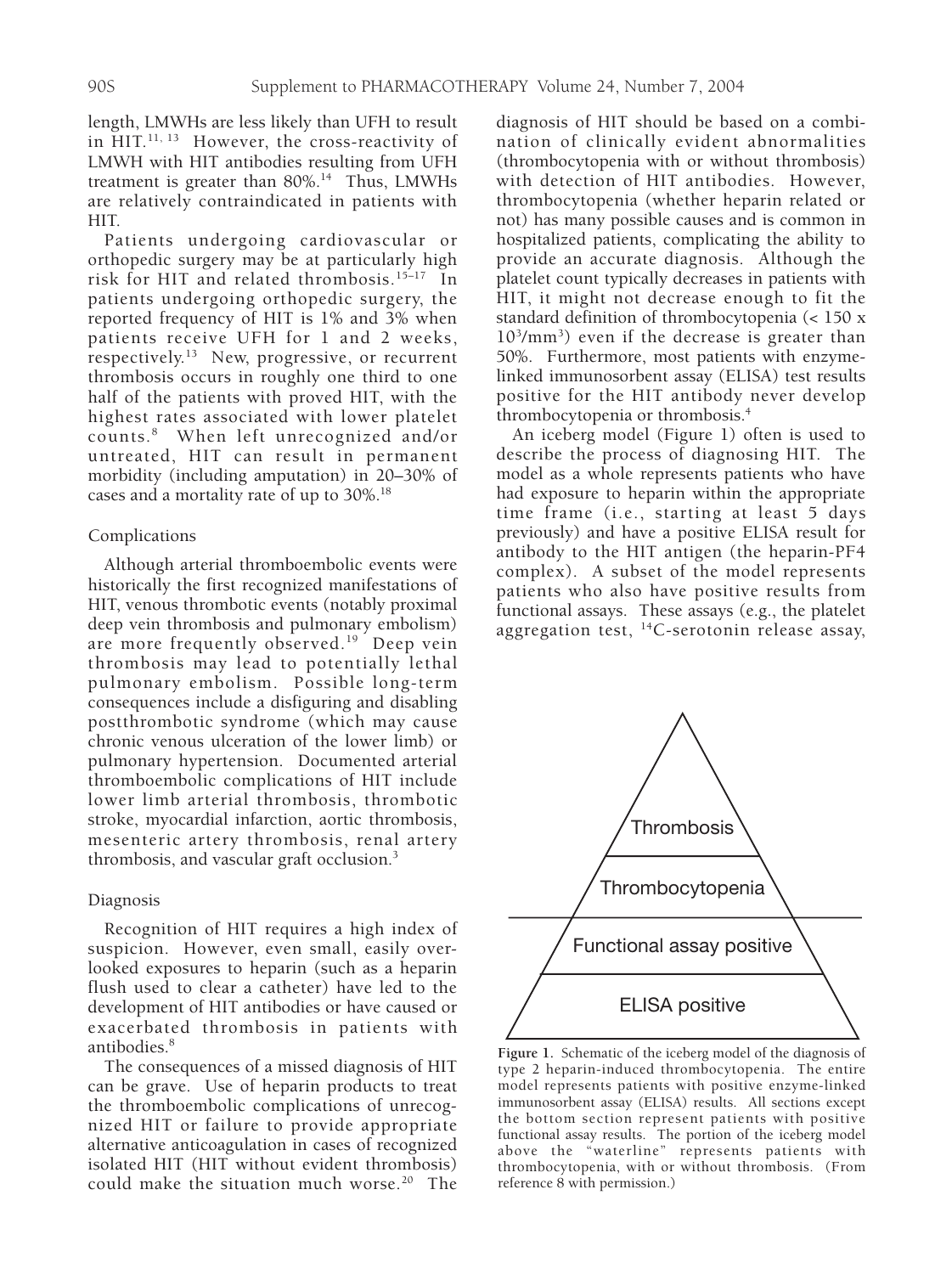heparin-induced platelet activation assay, and flow cytometry) measure whether patient samples cause activation of platelets from healthy donors in the presence of heparin. The rate of false-positive values can be significant. The subset of the iceberg model above the "waterline" consists of patients who also have a low platelet count. A subset of that portion represents patients who also have thromboembolic complications from HIT.

#### Management

Heparin should be discontinued immediately in patients with suspected HIT. The LMWHs (e.g., enoxaparin, dalteparin, tinzaparin) are relatively contraindicated and should be avoided. Because of the high risk of thrombosis, especially in the early stages of HIT, alternative anticoagulation should be instituted.<sup>19</sup> The recommended initial treatment for HIT is to remove all sources of heparin and promptly begin therapy with a parenteral direct thrombin inhibitor. Lepirudin and argatroban are approved by the United States Food and Drug Administration for anticoagulation in patients with HIT. Bivalirudin (a shorter-acting direct thrombin inhibitor) is under investigation for that indication. Parenteral direct thrombin inhibitors require careful monitoring of the activated partial thromboplastin time.

When thrombosis is present, warfarin is typically added for long-term anticoagulation. However, warfarin should not be used as a single agent to initiate anticoagulation in patients with HIT because of the risk of venous limb gangrene or other thromboembolic complications. The proposed mechanism is a transient decrease in the levels of the anticoagulant protein C; this decrease, in combination with an existing prothrombotic state, could pose a risk of warfarin-associated skin necrosis (which may lead to the gangrene) or other thromboembolic complications.8 The risk of these complications can be reduced if the warfarin is begun only after adequate anticoagulation with an agent that prevents thrombin generation or inactivates thrombin (e.g., a direct thrombin inhibitor).8 The first dose of warfarin should be given only after the platelet count is under recovery.<sup>21</sup> Conservative dosing should be considered, gradually targeting international normalized ratio (INR) values of  $2-3$  for  $5-7$  days.<sup>20</sup> This is to avoid excessive INR values, which have been associated with venous limb gangrene in the

setting of HIT.<sup>22</sup> Starting warfarin therapy in the setting of HIT is thus a lengthy and costly process that can be further challenging if the direct thrombin inhibitor used causes falsely elevated INR values.

The approach and duration of anticoagulant therapy for patients with isolated HIT has not been specifically studied. Because of concerns about delayed-onset HIT and thrombosis, additional anticoagulation for up to 40 days has been suggested. However, whether this approach leads to improved outcomes has not been determined. Proposed options for extended anticoagulant therapy include warfarin, subcutaneous lepirudin, or fondaparinux.

## Fondaparinux

Fondaparinux is a selective, synthetic factor Xa inhibitor and is a synthetic analog of the pentasaccharide sequence that enables heparin to bind to antithrombin III and potentiate its anticoagulant activity. Because fondaparinux has a smaller molecular size and fewer negatively charged sulfoxy groups than those of UFH or LMWH, it does not bind to PF4 and thus is theoretically unable to cause the conformational changes necessary to expose antigenic sites. $^{23}$ Unlike LMWHs, fondaparinux does not crossreact in vitro with sera from patients with clinical cases of HIT.<sup>24-26</sup> These findings suggest that fondaparinux would not lead to formation of HIT antibodies and would not provoke clinical thrombosis in patients who had HIT antibodies because of previous exposure to heparins.

To date, no cases of HIT have been observed in any of the more than 7500 patients who have received fondaparinux in clinical trials. In the phase III trials of immediate-phase prophylaxis (up to 11 days after major orthopedic surgery), platelet counts between  $100$  and  $50 \times 10^3/\mathrm{mm}^3$ were observed in 2.9% of fondaparinux-treated patients and counts below 50 x  $10^{3}/\text{mm}^{3}$  in 0.2% of fondaparinux-treated patients.<sup>27</sup> However, these cases were clinically indistinguishable from non–immune-mediated (type 1) thrombocytopenia that has been associated with heparin therapy.27–31 Nearly all of these cases arose during the first 3 days of treatment, and baseline platelet counts below  $150 \times 10^3/\text{mm}^3$  were observed in most of the patients with thrombocytopenia.<sup>32</sup> No cases of thrombocytopenia were observed in the 327 patients who received extended prophylaxis (up to 31 days after surgery) with fondaparinux in the Pentasaccharide in Hip-Fracture Surgery Plus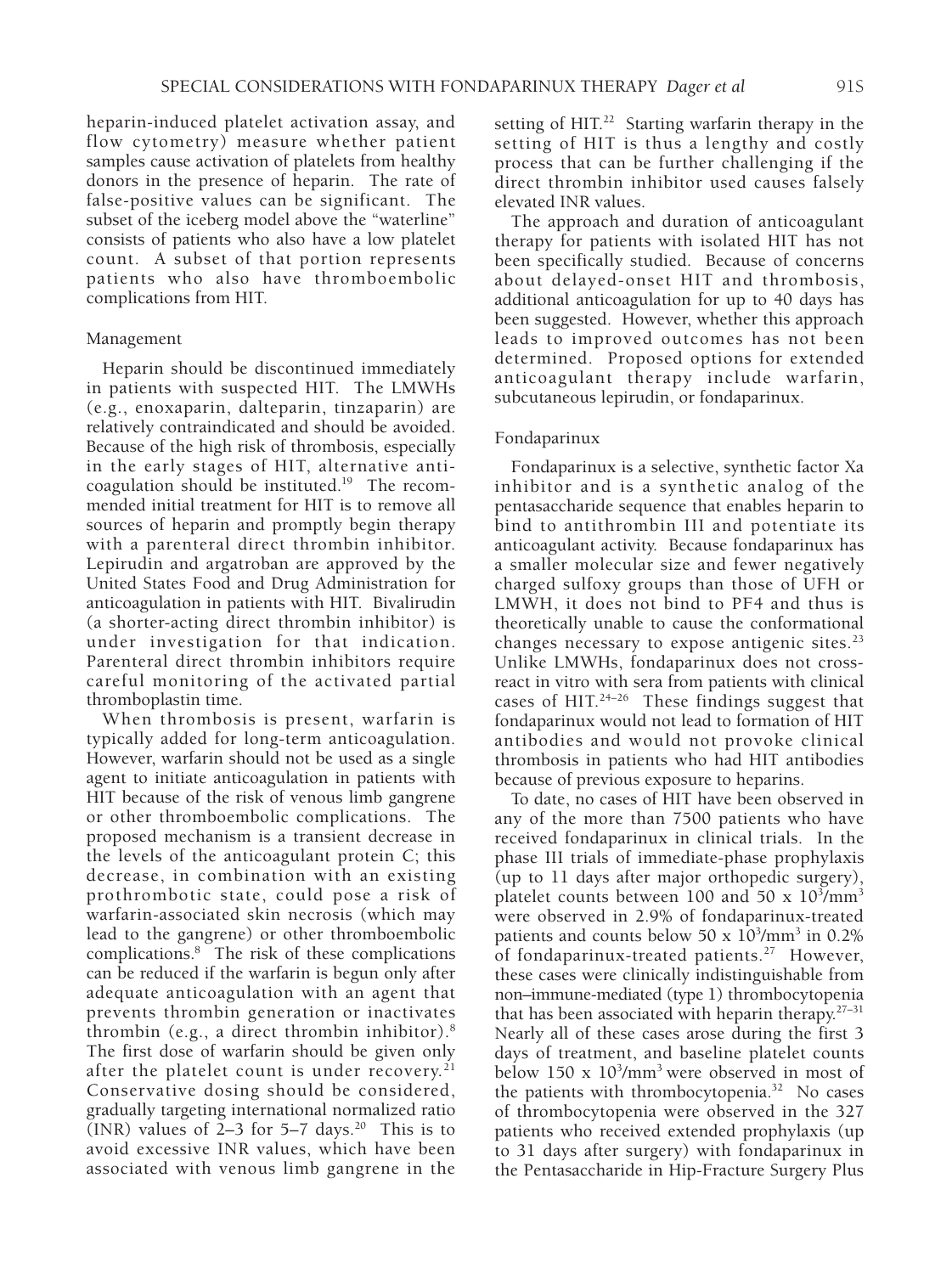(PENTHIFRA Plus) trial.33

The frequency of ELISA test results positive for heparin antibodies in the four orthopedic trials ranged from 2.9–5.5% for fondaparinux and 3.0–3.6% for enoxaparin.32 However, for most patients (including the one fondaparinux-treated patient with a positive ELISA result and deep vein thrombosis), the thrombocytopenia resolved even though treatment with the study drug was continued.<sup>32</sup> No reference standard assay to detect HIT is available. The ELISA test has a high negative predictive value but produces many false-positive results. $10$  The prescribing information<sup>27</sup> specifies that fondaparinux should be discontinued if the platelet count decreases below  $100 \times 10^3/\text{mm}^3$ . This is out of concern for bleeding related to the lower platelet counts. Many of the cases of thrombocytopenia in major orthopedic surgery trials may have been due to the surgical procedure itself, which can cause platelets to be lost or consumed; thus, the clinical relevance of thrombocytopenia in the fondaparinux clinical trials is unclear.

The prescribing information for fondaparinux states that fondaparinux should be used with caution in patients with a history of  $HIT<sub>1</sub><sup>27</sup>$  The recent large, multicenter, controlled deep vein thrombosis (MATISSE-DVT) $34$  and pulmonary embolism (MATISSE-PE)<sup>35</sup> trials (with more than 2000 patients receiving fondaparinux) showed that a once-daily fixed-dose regimen of fondaparinux was at least as effective and as safe as more complicated regimens of enoxaparin and UFH, respectively, in the early treatment of venous thromboembolism. However, patients with thrombocytopenia (defined as platelet counts  $< 100 \times 10^{3}/\text{mm}^3$  at baseline were excluded from these trials. Given the high risk of morbidity and mortality associated with HIT, the use of fondaparinux alone in the initial management of thrombosis due to HIT cannot be recommended over established direct thrombin inhibitor regimens until supportive data are available.

Since fondaparinux has been shown to be effective for thromboprophylaxis and does not interact with PF4, there may be a potential role for fondaparinux in thromboprophylaxis in patients with a recent history of HIT or HITTS. As mentioned, the use of warfarin as a sole agent to initiate anticoagulation in a patient with HIT could pose the risk of warfarin-induced venous limb gangrene.<sup>8</sup> For patients with acute HIT, oral anticoagulant therapy should be delayed until adequate anticoagulation with a rapidly acting

parenteral anticoagulant is achieved and, ideally, not administered until there has been substantial platelet count recovery.8 Fondaparinux may offer a simplified approach with potential economic benefits for continued antithrombotic therapy once the platelet count is under recovery.

Only recently have limited case reports or series describing the use of fondaparinux in the setting of HIT become available, all of which are only in abstract form. One case report involves the successful use of fondaparinux 2.5 mg twice/day in a pregnant woman with HIT (thrombocytopenia, pulmonary embolism, and positive HIT antibodies). After a brief treatment with hirudin, the woman received fondaparinux, without complications, for the duration of the pregnancy. The infant was born healthy, without complications at delivery.<sup>36</sup> Another case involves a patient with a history of lupus anticoagulant, multiple pulmonary embolisms, and acute myocardial infarctions who developed HIT. After another recurrent pulmonary embolism, which initially was managed with lepirudin, the patient was switched to fondaparinux 2.5 mg/day and eventually discharged to receive 2.5 mg alternating with 5 mg, without any further complications during the 8-month period reported.37

With regard to initial treatment of HIT, one group reported on five cases of patients with HITTS (ELISA HIT antibody positive) who initially were treated with fondaparinux 7.5 mg/day until successfully transitioned to warfarin.38 Although these reports are encouraging, the role of fondaparinux (including the correct dose and regimen design) in the prophylaxis and treatment of venous and arterial thrombosis in patients with HIT is unclear. Trials to clarify these points are under way.

# **Wound Healing**

During the past few years, hundreds of published reports of tissue culture and animal models have highlighted the role of thrombin in wound healing. Thrombin has been shown to mediate and enhance wound healing by increasing the production of procollagen connective tissue,<sup>39</sup> causing contraction of collagen matrix, $40$  inducing growth factor production, and promoting fibroblast retention. $41, 42$  In tissue culture studies, thrombin has been shown to stimulate the growth, replication, and activity of a number of human cellular components of wound healing, including fibroblasts (which are responsible for collagen deposition in wounds $43$ ), keratinocytes (which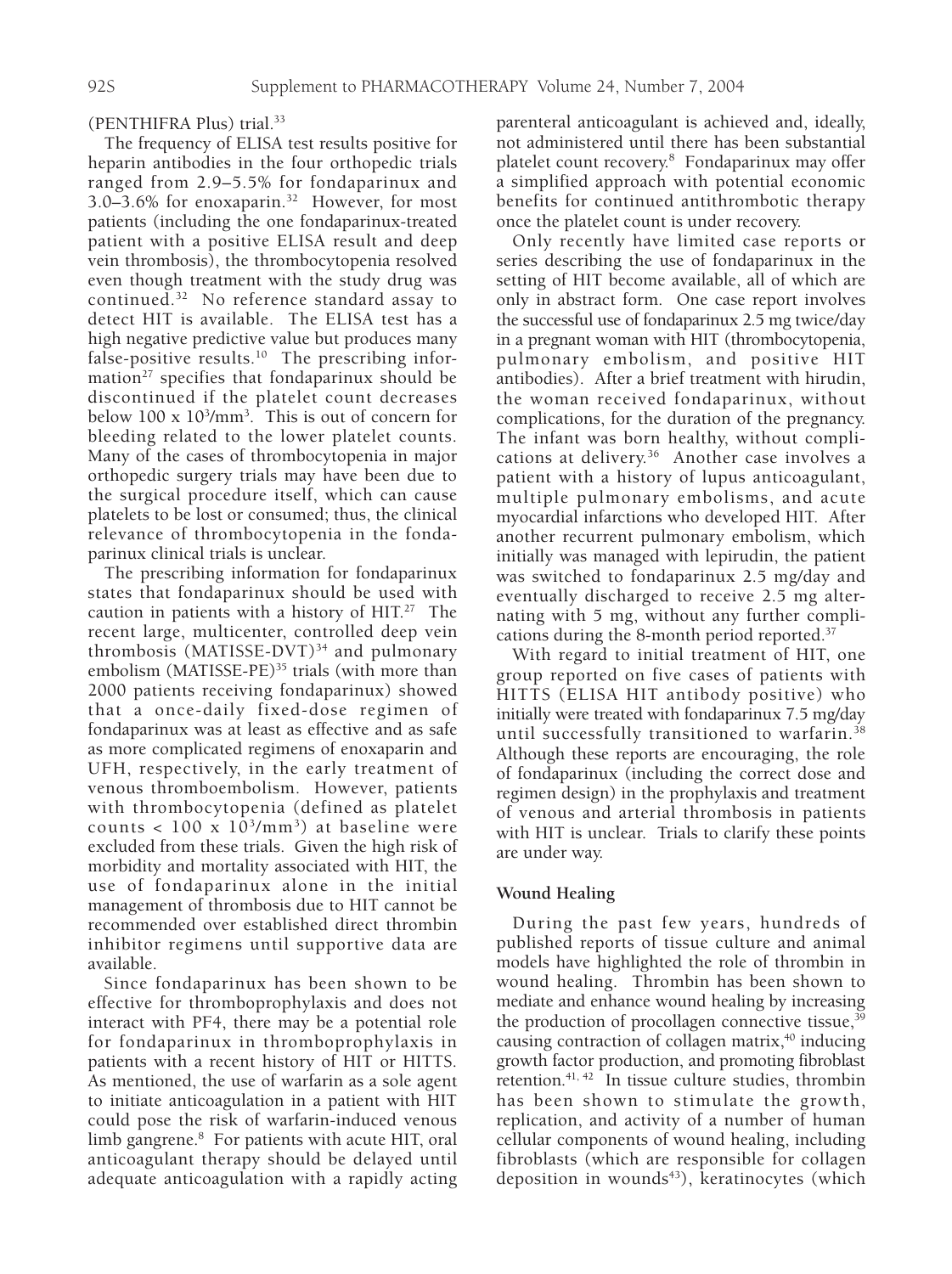are responsible for dermal repair<sup>44</sup>), myoblasts (which are responsible for muscle repair), and megakeratocytes (which are responsible for the release of growth factor in certain types of wounds<sup>45</sup>). Direct inhibition of thrombin has been shown to reverse many of these effects. Thus, a selective Xa inhibitor may be less likely than a LMWH to interfere with wound healing.

Any delay in the healing of a wound created for implanting a joint prosthesis is of major concern because a sterile environment must be maintained around the implant. Bleeding into a wound or seepage of clear exudate may predispose the patient to infection and increase the length of hospital stay. A recent study of 2001 patients undergoing primary unilateral total knee arthroplasty found that the method of thromboprophylaxis did not affect the amount of postoperative drain output.<sup>46</sup> However, use of LMWH, as opposed to warfarin, resulted in a significantly greater number of patients with actively draining wounds early in the postoperative period.<sup>46</sup> This difference disappeared by the eighth postoperative day. In addition, LMWH was associated with a prolonged time to a dry postoperative wound.<sup>46</sup> In a study of 205 patients undergoing hip fracture surgery, the frequency and severity of wound infection were higher among patients who received LMWH than among those who received mechanical prophylaxis.<sup>47</sup>

Inhibition of factor Xa interrupts the coagulation cascade by preventing the activation of factor II (prothrombin) to form thrombin (factor IIa). Unfractionated heparin and various LMWH preparations inhibit both factor Xa and factor IIa. Fondaparinux selectively inhibits only factor Xa, and even complete inhibition of factor Xa permits some thrombin to be formed through alternative pathways and leaves endogenous thrombin intact. Because fondaparinux does not inhibit thrombin, endogenous thrombin is available to participate in hemostasis and other processes.

Some orthopedic surgeons report that wounds look better and have less drainage in patients who receive fondaparinux instead of the LMWH enoxaparin for postoperative thromboprophylaxis.<sup>48</sup> A prospective study is in progress to evaluate the effect of fondaparinux on wound healing.

## **Conclusion**

In vitro data suggest that fondaparinux does not cause HIT, nor have any cases of HIT been attributed to the use of fondaparinux in clinical trials. Thromboprophylaxis may be necessary for patients with isolated HIT or a history of HIT; fondaparinux's ease of use and lack of crossreactivity with PF4 could make it an attractive option in that setting. The prescribing information states that fondaparinux should be used with caution in patients with a history of HIT because such use had not been studied in clinical trials.27 Results from a small number of recently reported cases of fondaparinux therapy in patients with HIT or HITTS are encouraging, but further clinical investigation (which is under way) is needed. Because of the role of thrombin in wound healing, selective Xa inhibition may offer important advantages for thromboprophylaxis after major orthopedic surgery. The effect of fondaparinux on wound healing is being studied.

#### **References**

- 1**. Weisman RE, Tobin RW**. Arterial embolism occurring during systemic heparin therapy. Arch Surg 1958;76:219–27.
- 2**. Chong BH, Berndt MC**. Heparin-induced thrombocytopenia. Blut 1989;58:53–7.
- 3**. Warkentin TE, Chong BH, Greinacher A**. Heparin-induced thrombocytopenia: towards consensus. Thromb Haemost 1998;79:1–7.
- 4**. Warkentin TE**. Heparin-induced thrombocytopenia: pathogenesis and management. Br J Haematol 2003;121: 535–55.
- 5**. Warkentin TE, Kelton JG**. Temporal aspects of heparininduced thrombocytopenia. N Engl J Med 2001;344:1286–92.
- 6**. Lubenow N, Kempf R, Eichner A, Eichler P, Carlsson LE, Greinacher A**. Heparin-induced thrombocytopenia: temporal pattern of thrombocytopenia in relation to initial use or reexposure to heparin. Chest 2002;122:37–42.
- 7**. Warkentin TE, Kelton JG**. Delayed-onset heparin-induced thrombocytopenia and thrombosis. Ann Intern Med 2001;135:502–6.
- 8**. Warkentin TE, Greinacher A**. Heparin-induced thrombocytopenia. New York: Marcel Dekker, Inc., 2000.
- 9**. Rice L, Attisha WK, Drexler A, Francis JL**. Delayed-onset heparin-induced thrombocytopenia. Ann Intern Med 2002;136:210–15.
- 10**. Warkentin TE**. Platelet count monitoring and laboratory testing for heparin-induced thrombocytopenia. Arch Pathol Lab Med 2002;126:1415–23.
- 11**. Lindhoff-Last E, Nakov R, Misselwitz F, Breddin HK, Bauersachs R**. Incidence and clinical relevance of heparininduced antibodies in patients with deep vein thrombosis treated with unfractionated or low-molecular-weight heparin. Br J Haematol 2002;118:1137–42.
- 12**. Greinacher A, Alban S, Dummel V, Franz G, Mueller-Eckhardt C**. Characterization of the structural requirements for a carbohydrate based anticoagulant with a reduced risk of inducing the immunological type of heparin-associated thrombocytopenia. Thromb Haemost 1995;74:886–92.
- 13**. Warkentin TE, Levine MN, Hirsh J, et al**. Heparin-induced thrombocytopenia in patients treated with low-molecularweight heparin or unfractionated heparin. N Engl J Med 1995;332:1330–5.
- 14**. Vun CM, Evans S, Chong BH**. Cross-reactivity study of lowmolecular-weight heparins and heparinoid in heparin-induced thrombocytopenia. Thromb Res 1996;81:525–32.